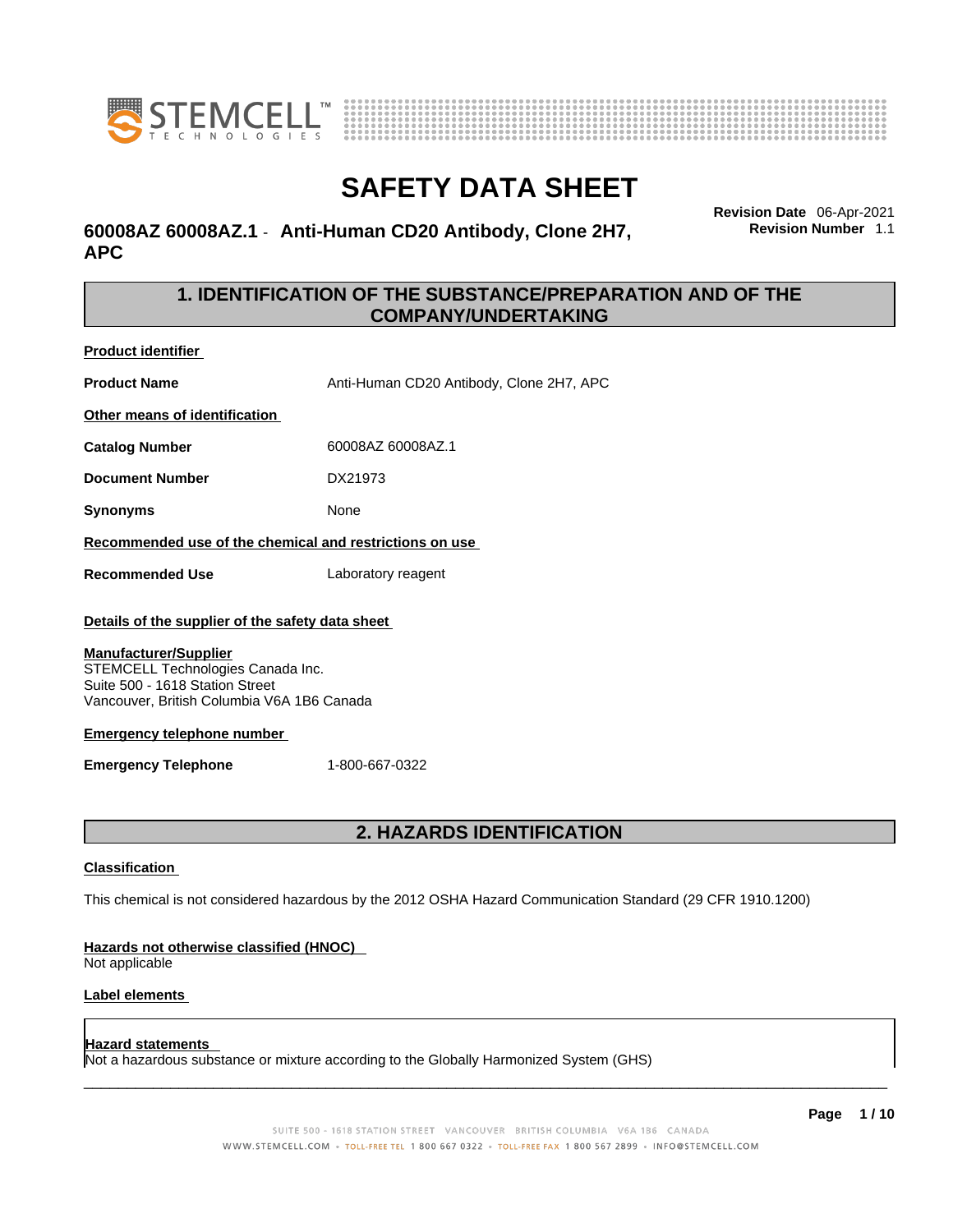



## \_\_\_\_\_\_\_\_\_\_\_\_\_\_\_\_\_\_\_\_\_\_\_\_\_\_\_\_\_\_\_\_\_\_\_\_\_\_\_\_\_\_\_\_\_\_\_\_\_\_\_\_\_\_\_\_\_\_\_\_\_\_\_\_\_\_\_\_\_\_\_\_\_\_\_\_\_\_\_\_\_\_\_\_\_\_\_\_\_\_\_\_\_ **Revision Date** 06-Apr-2021 **60008AZ 60008AZ.1** - **Anti-Human CD20 Antibody, Clone 2H7, APC**

The product contains no substances which at their given concentration, are considered to be hazardous to health.

**Appearance** Clear **Physical state** Liquid **Odor** No data available

**Revision Number** 1.1

**Other Information** 

Not applicable

**Unknown acute toxicity** 0 % of the mixture consists of ingredient(s) of unknown toxicity

0 % of the mixture consists of ingredient(s) of unknown acute oral toxicity

0 % of the mixture consists of ingredient(s) of unknown acute dermal toxicity

0 % of the mixture consists of ingredient(s) of unknown acute inhalation toxicity (gas)

0 % of the mixture consists of ingredient(s) of unknown acute inhalation toxicity (vapor)

0 % of the mixture consists of ingredient(s) of unknown acute inhalation toxicity (dust/mist)

## **3. COMPOSITION/INFORMATION ON INGREDIENTS**

#### **Substance**

Not applicable.

## **Mixture**

Not a hazardous substance or mixture according to the Globally Harmonized System (GHS)

\*The exact percentage (concentration) ofcomposition has been withheld as a trade secret.

## **4. FIRST AID MEASURES**

#### **Description of first aid measures**

| <b>Inhalation</b>   | Remove to fresh air.                                                                                                    |
|---------------------|-------------------------------------------------------------------------------------------------------------------------|
| Eye contact         | Rinse thoroughly with plenty of water for at least 15 minutes, lifting lower and upper eyelids.<br>Consult a physician. |
| <b>Skin contact</b> | Wash skin with soap and water.                                                                                          |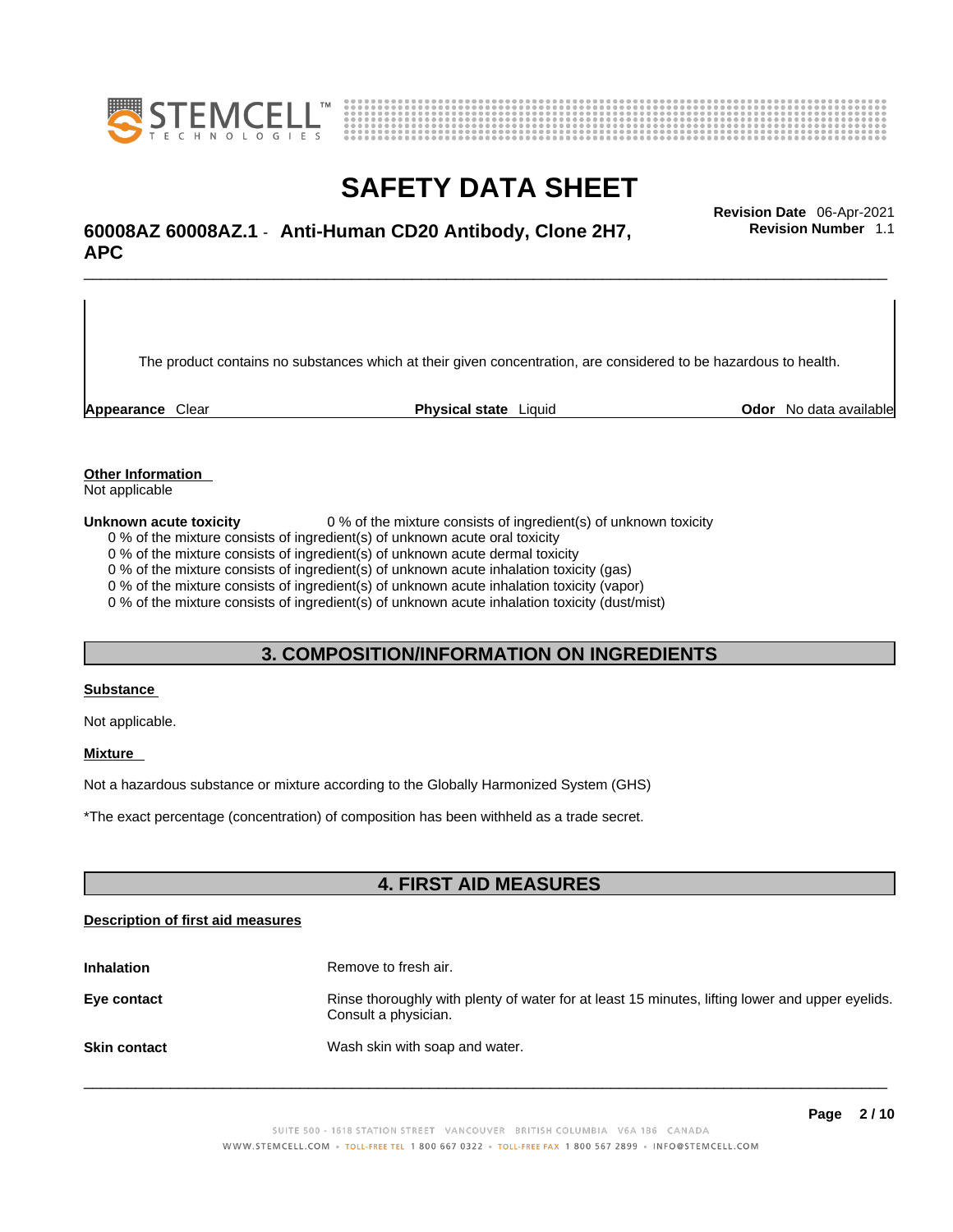



## \_\_\_\_\_\_\_\_\_\_\_\_\_\_\_\_\_\_\_\_\_\_\_\_\_\_\_\_\_\_\_\_\_\_\_\_\_\_\_\_\_\_\_\_\_\_\_\_\_\_\_\_\_\_\_\_\_\_\_\_\_\_\_\_\_\_\_\_\_\_\_\_\_\_\_\_\_\_\_\_\_\_\_\_\_\_\_\_\_\_\_\_\_ **Revision Date** 06-Apr-2021 **60008AZ 60008AZ.1** - **Anti-Human CD20 Antibody, Clone 2H7, APC**

**Ingestion** Clean mouth with water and drink afterwards plenty of water. **Most important symptoms and effects, both acute and delayed Symptoms** No information available. **Indication of any immediate medical attention and special treatment needed Note to physicians** Treat symptomatically. **5. FIRE-FIGHTING MEASURES Suitable Extinguishing Media** Use extinguishing measures that are appropriate to local circumstances and the surrounding environment. **Unsuitable extinguishing media** CAUTION: Use of water spray when fighting fire may be inefficient. **Specific hazards arising from the chemical** No information available. **Explosion data Sensitivity to Mechanical Impact** None. **Sensitivity to Static Discharge** None. **Special protective equipment for fire-fighters** Firefighters should wear self-contained breathing apparatus and full firefighting turnout gear. Use personal protection equipment.

## **6. ACCIDENTAL RELEASE MEASURES**

| Personal precautions, protective equipment and emergency procedures |                                                       |  |
|---------------------------------------------------------------------|-------------------------------------------------------|--|
| <b>Personal precautions</b>                                         | Ensure adequate ventilation.                          |  |
| <b>Environmental precautions</b>                                    |                                                       |  |
| <b>Environmental precautions</b>                                    | See Section 12 for additional Ecological Information. |  |
| Methods and material for containment and cleaning up                |                                                       |  |
| <b>Methods for containment</b>                                      | Prevent further leakage or spillage if safe to do so. |  |

 $\_$  ,  $\_$  ,  $\_$  ,  $\_$  ,  $\_$  ,  $\_$  ,  $\_$  ,  $\_$  ,  $\_$  ,  $\_$  ,  $\_$  ,  $\_$  ,  $\_$  ,  $\_$  ,  $\_$  ,  $\_$  ,  $\_$  ,  $\_$  ,  $\_$  ,  $\_$  ,  $\_$  ,  $\_$  ,  $\_$  ,  $\_$  ,  $\_$  ,  $\_$  ,  $\_$  ,  $\_$  ,  $\_$  ,  $\_$  ,  $\_$  ,  $\_$  ,  $\_$  ,  $\_$  ,  $\_$  ,  $\_$  ,  $\_$  ,

**Revision Number** 1.1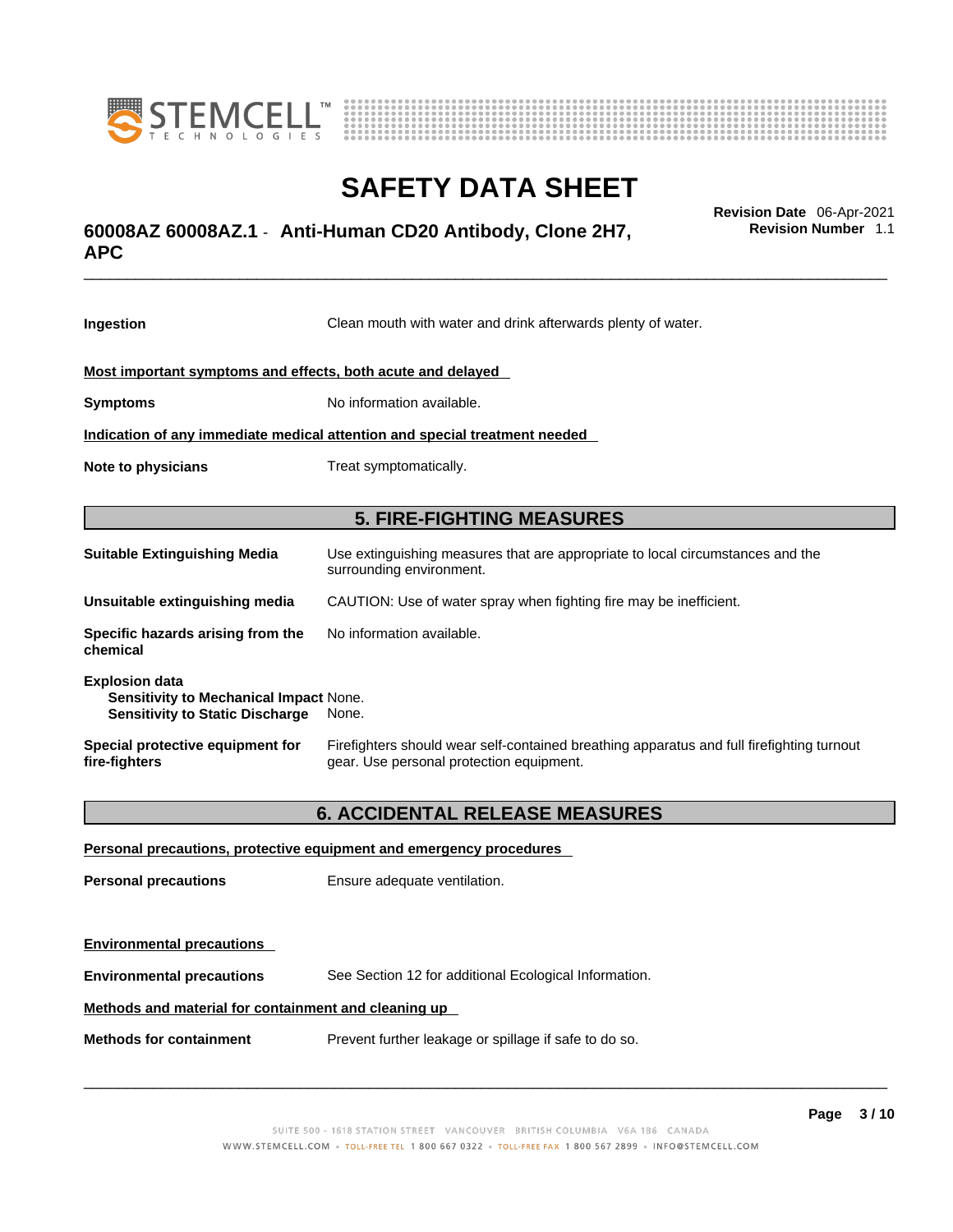



## \_\_\_\_\_\_\_\_\_\_\_\_\_\_\_\_\_\_\_\_\_\_\_\_\_\_\_\_\_\_\_\_\_\_\_\_\_\_\_\_\_\_\_\_\_\_\_\_\_\_\_\_\_\_\_\_\_\_\_\_\_\_\_\_\_\_\_\_\_\_\_\_\_\_\_\_\_\_\_\_\_\_\_\_\_\_\_\_\_\_\_\_\_ **Revision Date** 06-Apr-2021 **60008AZ 60008AZ.1** - **Anti-Human CD20 Antibody, Clone 2H7, APC**

**Revision Number** 1.1

| Methods for cleaning up         | Pick up and transfer to properly labeled containers.                                 |
|---------------------------------|--------------------------------------------------------------------------------------|
| Prevention of secondary hazards | Clean contaminated objects and areas thoroughly observing environmental regulations. |

## **7. HANDLING AND STORAGE**

| <b>Precautions for safe handling</b>                         |                                                                                     |  |
|--------------------------------------------------------------|-------------------------------------------------------------------------------------|--|
| Advice on safe handling                                      | Handle in accordance with good industrial hygiene and safety practice.              |  |
| Conditions for safe storage, including any incompatibilities |                                                                                     |  |
| <b>Storage Conditions</b>                                    | Store in accordance with information listed on the Product Information Sheet (PIS). |  |

## **8. EXPOSURE CONTROLS/PERSONAL PROTECTION**

#### **Control parameters**

**Exposure Limits** This product, as supplied, does not contain any hazardous materials with occupational exposure limits established by the region specific regulatory bodies.

#### **Appropriate engineering controls**

**Precautions for safe handling**

| Showers              |  |
|----------------------|--|
| Eyewash stations     |  |
| Ventilation systems. |  |
|                      |  |

**Individual protection measures, such as personal protective equipment Eye/face protection** No special protective equipment required. **Skin and body protection** No special protective equipment required. **Respiratory protection** No protective equipment is needed under normal use conditions. If exposure limits are exceeded or irritation is experienced, ventilation and evacuation may be required. **General hygiene considerations** Handle in accordance with good industrial hygiene and safety practice.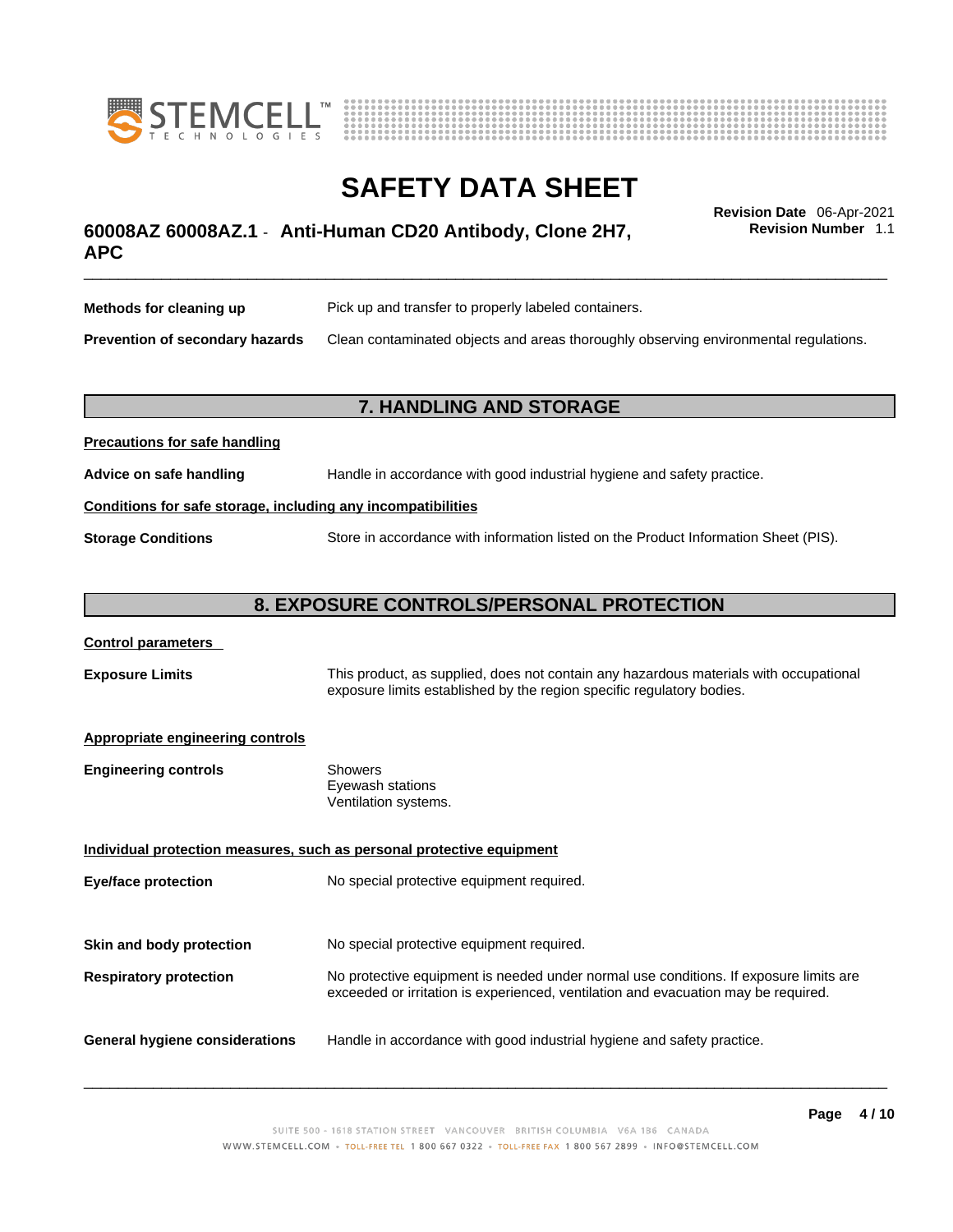



## \_\_\_\_\_\_\_\_\_\_\_\_\_\_\_\_\_\_\_\_\_\_\_\_\_\_\_\_\_\_\_\_\_\_\_\_\_\_\_\_\_\_\_\_\_\_\_\_\_\_\_\_\_\_\_\_\_\_\_\_\_\_\_\_\_\_\_\_\_\_\_\_\_\_\_\_\_\_\_\_\_\_\_\_\_\_\_\_\_\_\_\_\_ **Revision Date** 06-Apr-2021 **60008AZ 60008AZ.1** - **Anti-Human CD20 Antibody, Clone 2H7, APC**

**9. PHYSICAL AND CHEMICAL PROPERTIES Information on basic physical and chemical properties Physical state** Liquid **Appearance** Clear<br> **Color** No int **Color Color Color Color Color Color Color No** data available **Odor Odor No data available**<br> **Odor threshold No data available No data available Explosive properties** No data available **Oxidizing properties** No information available **Other Information Softening point** No information available **Molecular weight** No information available **Molecular formula** No information available<br>**VOC Content (%)** No information available **VOC** Content (%) **Liquid Density** No information available **Bulk density No information available Property CONSIDERENT VALUES PROPERTY Remarks •** Method **pH** No data available None known **Melting point / freezing point Boiling point / boiling range Modata available None known Flash point Communist Communist Communist Communist Communist Communist Communist Communist Communist Communist Communist Communist Communist Communist Communist Communist Communist Communist Communist Communist Communi Evaporation rate Configure 1 Accord None Configure 1 Accord None known**<br> **Elammability (solid. gas)** No data available **None known** None known **Flammability (solid, gas)** No data available None known **Flammability Limit in Air None known None known Upper flammability limit:** No data available **Lower flammability limit:** No data available **Vapor pressure No data available None known Vapor density Notata available None known Relative density No data available None known Water solubility No data available Mone known**<br> **Solubility in other solvents** No data available None known None known **Solubility in other solvents** No data available **None known**<br> **Partition coefficient** No data available **None known**<br>
None known **Partition coefficient**<br>**Autoignition temperature** No data available **Autoignition temperature No data available None known**<br> **Decomposition temperature** No data available **None known**<br>
None known **Decomposition temperature** No data available None known<br> **Kinematic viscosity** No data available None known **Kinematic viscosity** No data available<br> **Dynamic viscosity** No data available **Dynamic viscosity** None known

## **10. STABILITY AND REACTIVITY**

**Reactivity No information available.** 

**Chemical stability** Stable under normal conditions.

 $\_$  ,  $\_$  ,  $\_$  ,  $\_$  ,  $\_$  ,  $\_$  ,  $\_$  ,  $\_$  ,  $\_$  ,  $\_$  ,  $\_$  ,  $\_$  ,  $\_$  ,  $\_$  ,  $\_$  ,  $\_$  ,  $\_$  ,  $\_$  ,  $\_$  ,  $\_$  ,  $\_$  ,  $\_$  ,  $\_$  ,  $\_$  ,  $\_$  ,  $\_$  ,  $\_$  ,  $\_$  ,  $\_$  ,  $\_$  ,  $\_$  ,  $\_$  ,  $\_$  ,  $\_$  ,  $\_$  ,  $\_$  ,  $\_$  ,

**Revision Number** 1.1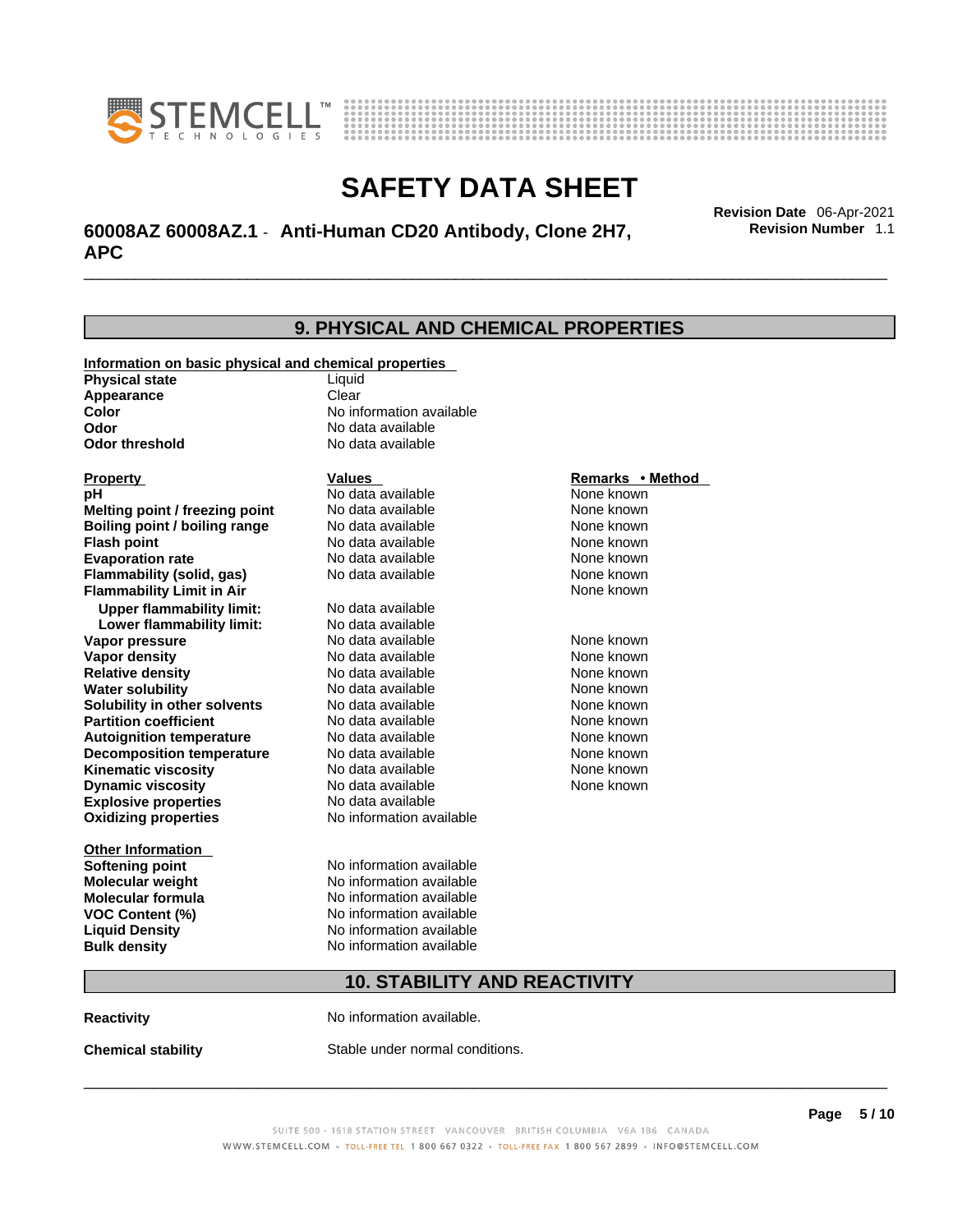



## \_\_\_\_\_\_\_\_\_\_\_\_\_\_\_\_\_\_\_\_\_\_\_\_\_\_\_\_\_\_\_\_\_\_\_\_\_\_\_\_\_\_\_\_\_\_\_\_\_\_\_\_\_\_\_\_\_\_\_\_\_\_\_\_\_\_\_\_\_\_\_\_\_\_\_\_\_\_\_\_\_\_\_\_\_\_\_\_\_\_\_\_\_ **Revision Date** 06-Apr-2021 **60008AZ 60008AZ.1** - **Anti-Human CD20 Antibody, Clone 2H7, APC**

**Revision Number** 1.1

| <b>Possibility of hazardous reactions</b> None under normal processing.    |                                           |  |
|----------------------------------------------------------------------------|-------------------------------------------|--|
| <b>Conditions to avoid</b>                                                 | None known based on information supplied. |  |
| Incompatible materials                                                     | None known based on information supplied. |  |
| Hazardous decomposition products None known based on information supplied. |                                           |  |

## **11. TOXICOLOGICAL INFORMATION**

## **Information on likely routes of exposure**

#### **Product Information**

| <b>Inhalation</b>                                                            | Specific test data for the substance or mixture is not available. |  |
|------------------------------------------------------------------------------|-------------------------------------------------------------------|--|
| Eye contact                                                                  | Specific test data for the substance or mixture is not available. |  |
| <b>Skin contact</b>                                                          | Specific test data for the substance or mixture is not available. |  |
| Ingestion                                                                    | Specific test data for the substance or mixture is not available. |  |
| Symptoms related to the physical, chemical and toxicological characteristics |                                                                   |  |

**Symptoms** No information available.

**Numerical measures of toxicity**

**Acute toxicity**

**Unknown acute toxicity** 0 % of the mixture consists of ingredient(s) of unknown toxicity

0 % of the mixture consists of ingredient(s) of unknown acute oral toxicity

0 % of the mixture consists of ingredient(s) of unknown acute dermal toxicity

0 % of the mixture consists of ingredient(s) of unknown acute inhalation toxicity (gas)

0 % of the mixture consists of ingredient(s) of unknown acute inhalation toxicity (vapor)

0 % of the mixture consists of ingredient(s) of unknown acute inhalation toxicity (dust/mist) Product Information

#### **Delayed and immediate effects as well as chronic effects from short and long-term exposure**

| <b>Skin corrosior</b><br>ion/irritation | `available.<br>No inforn<br>nation |
|-----------------------------------------|------------------------------------|
| Produc<br><b>Information</b>            |                                    |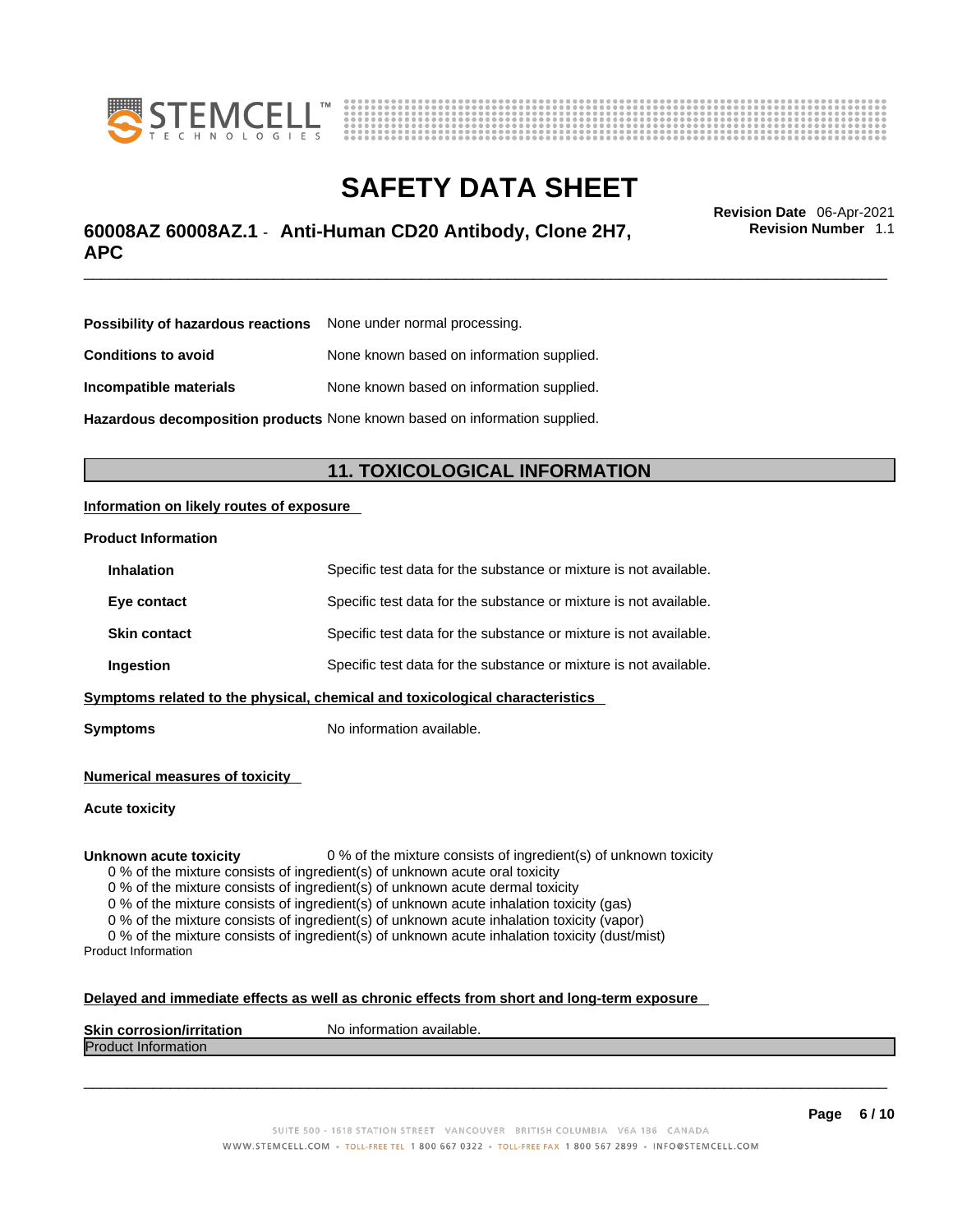



## \_\_\_\_\_\_\_\_\_\_\_\_\_\_\_\_\_\_\_\_\_\_\_\_\_\_\_\_\_\_\_\_\_\_\_\_\_\_\_\_\_\_\_\_\_\_\_\_\_\_\_\_\_\_\_\_\_\_\_\_\_\_\_\_\_\_\_\_\_\_\_\_\_\_\_\_\_\_\_\_\_\_\_\_\_\_\_\_\_\_\_\_\_ **Revision Date** 06-Apr-2021 **60008AZ 60008AZ.1** - **Anti-Human CD20 Antibody, Clone 2H7, APC**

**Revision Number** 1.1

| Serious eye damage/eye irritation | No information available.  |  |
|-----------------------------------|----------------------------|--|
| <b>Product Information</b>        |                            |  |
| Respiratory or skin sensitization | No information available.  |  |
| <b>Product Information</b>        |                            |  |
| <b>Germ cell mutagenicity</b>     | No information available.  |  |
| <b>Product Information</b>        |                            |  |
| Carcinogenicity                   | No information available.  |  |
| <b>Reproductive toxicity</b>      | No information available.  |  |
|                                   | <b>Product Information</b> |  |
| <b>STOT - single exposure</b>     | No information available.  |  |
| <b>Product Information</b>        |                            |  |
| <b>STOT - repeated exposure</b>   | No information available.  |  |
| <b>Product Information</b>        |                            |  |
| <b>Aspiration hazard</b>          | No information available.  |  |

## **12. ECOLOGICAL INFORMATION**

| <b>Product Information</b>         |  |  |
|------------------------------------|--|--|
| No information available.          |  |  |
| There is no data for this product. |  |  |
|                                    |  |  |
| No information available.          |  |  |
|                                    |  |  |

## **13. DISPOSAL CONSIDERATIONS**

| Waste treatment methods                |                                                                                                                    |
|----------------------------------------|--------------------------------------------------------------------------------------------------------------------|
| Waste from residues/unused<br>products | Dispose of in accordance with local regulations. Dispose of waste in accordance with<br>environmental legislation. |
| Contaminated packaging                 | Do not reuse empty containers.                                                                                     |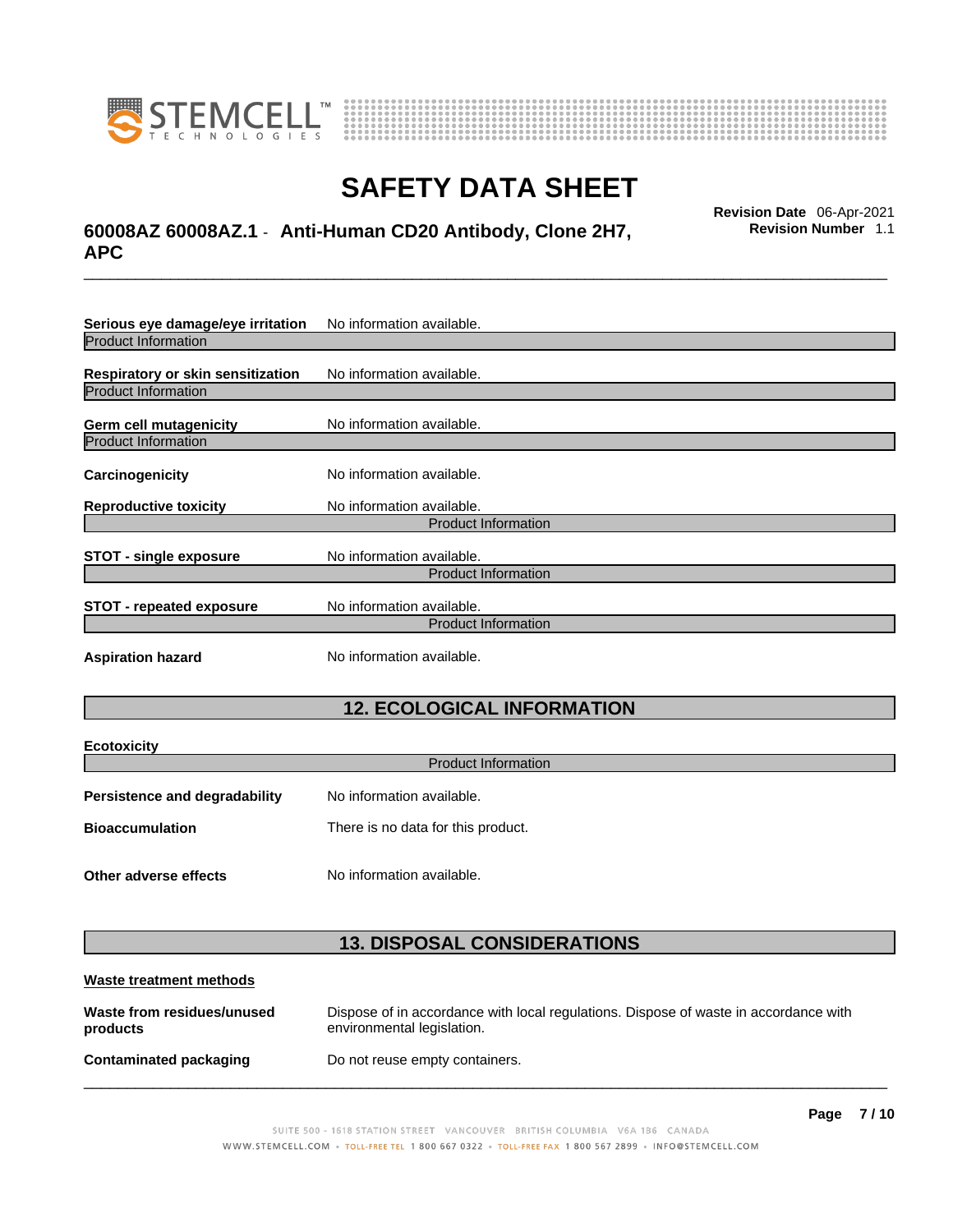



## \_\_\_\_\_\_\_\_\_\_\_\_\_\_\_\_\_\_\_\_\_\_\_\_\_\_\_\_\_\_\_\_\_\_\_\_\_\_\_\_\_\_\_\_\_\_\_\_\_\_\_\_\_\_\_\_\_\_\_\_\_\_\_\_\_\_\_\_\_\_\_\_\_\_\_\_\_\_\_\_\_\_\_\_\_\_\_\_\_\_\_\_\_ **Revision Date** 06-Apr-2021 **60008AZ 60008AZ.1** - **Anti-Human CD20 Antibody, Clone 2H7, APC**

**US EPA Waste Number** P105

## **14. TRANSPORT INFORMATION**

| DOT         | Not regulated |
|-------------|---------------|
| <u>TDG</u>  | Not regulated |
| <b>MEX</b>  | Not regulated |
| ICAO (air)  | Not regulated |
| IATA        | Not regulated |
| <b>IMDG</b> | Not regulated |
| <u>RID</u>  | Not regulated |
| <b>ADR</b>  | Not regulated |
| <b>ADN</b>  | Not regulated |

## **15. REGULATORY INFORMATION**

| <b>International Inventories</b> |                 |
|----------------------------------|-----------------|
| <b>TSCA</b>                      | Complies        |
| <b>DSL/NDSL</b>                  | Complies        |
| <b>EINECS/ELINCS</b>             | Complies        |
| <b>ENCS</b>                      | Does not comply |
| <b>IECSC</b>                     | Complies        |
| <b>KECL</b>                      | Complies        |
| <b>PICCS</b>                     | Complies        |
| <b>AICS</b>                      | Complies        |

 **Legend:** 

 **TSCA** - United States Toxic Substances Control Act Section 8(b) Inventory  **DSL/NDSL** - Canadian Domestic Substances List/Non-Domestic Substances List  **EINECS/ELINCS** - European Inventory of Existing Chemical Substances/European List of Notified Chemical Substances  **ENCS** - Japan Existing and New Chemical Substances  **IECSC** - China Inventory of Existing Chemical Substances

 **KECL** - Korean Existing and Evaluated Chemical Substances

 $\_$  ,  $\_$  ,  $\_$  ,  $\_$  ,  $\_$  ,  $\_$  ,  $\_$  ,  $\_$  ,  $\_$  ,  $\_$  ,  $\_$  ,  $\_$  ,  $\_$  ,  $\_$  ,  $\_$  ,  $\_$  ,  $\_$  ,  $\_$  ,  $\_$  ,  $\_$  ,  $\_$  ,  $\_$  ,  $\_$  ,  $\_$  ,  $\_$  ,  $\_$  ,  $\_$  ,  $\_$  ,  $\_$  ,  $\_$  ,  $\_$  ,  $\_$  ,  $\_$  ,  $\_$  ,  $\_$  ,  $\_$  ,  $\_$  ,

**Revision Number** 1.1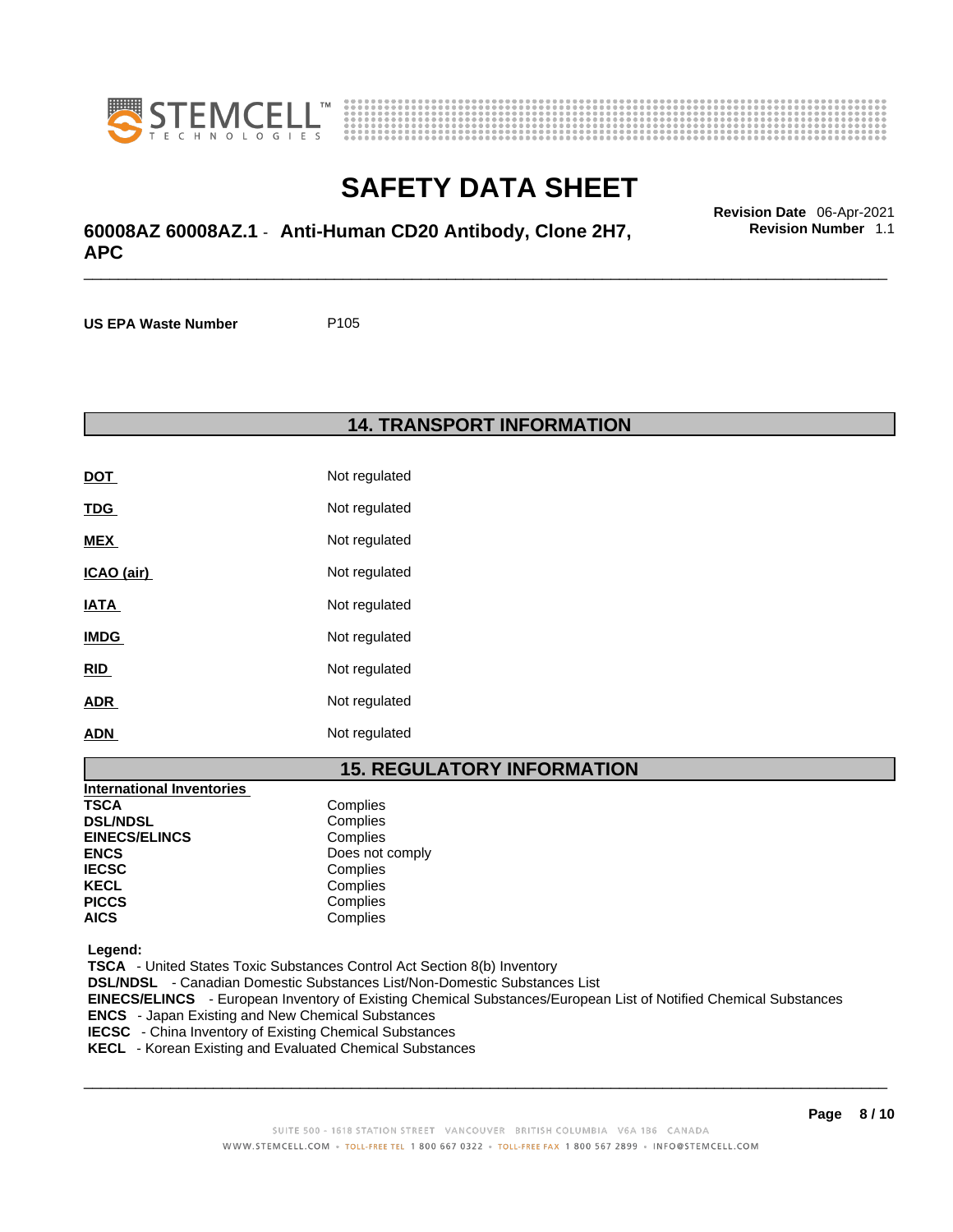



## \_\_\_\_\_\_\_\_\_\_\_\_\_\_\_\_\_\_\_\_\_\_\_\_\_\_\_\_\_\_\_\_\_\_\_\_\_\_\_\_\_\_\_\_\_\_\_\_\_\_\_\_\_\_\_\_\_\_\_\_\_\_\_\_\_\_\_\_\_\_\_\_\_\_\_\_\_\_\_\_\_\_\_\_\_\_\_\_\_\_\_\_\_ **Revision Date** 06-Apr-2021 **60008AZ 60008AZ.1** - **Anti-Human CD20 Antibody, Clone 2H7, APC**

**Revision Number** 1.1

 **PICCS** - Philippines Inventory of Chemicals and Chemical Substances

 **AICS** - Australian Inventory of Chemical Substances

#### **US Federal Regulations**

### **SARA 313**

Section 313 of Title III of the Superfund Amendments and Reauthorization Act of 1986 (SARA). This product does not contain any chemicals which are subject to the reporting requirements of the Act and Title 40 of the Code of Federal Regulations, Part 372.

| SARA 311/312 Hazard Categories    |    |  |
|-----------------------------------|----|--|
| Acute health hazard               | No |  |
| <b>Chronic Health Hazard</b>      | No |  |
| <b>Fire hazard</b>                | No |  |
| Sudden release of pressure hazard | No |  |
| <b>Reactive Hazard</b>            | N٥ |  |

## **CWA (Clean WaterAct)**

This product does not contain any substances regulated as pollutants pursuant to the Clean Water Act (40 CFR 122.21 and 40 CFR 122.42).

## **CERCLA**

This material, as supplied, does not contain any substances regulated as hazardous substances under the Comprehensive Environmental Response Compensation and Liability Act (CERCLA) (40 CFR 302) or the Superfund Amendments and Reauthorization Act (SARA) (40 CFR 355). There may be specific reporting requirements at the local, regional, or state level pertaining to releases of this material.

## **US State Regulations**

#### **California Proposition 65**

This product does not contain any Proposition 65 chemicals.

## **U.S. State Right-to-Know Regulations**

#### **US State Regulations**

| Chemical name            | New Jersey | <b>Massachusetts</b> | Pennsylvania |
|--------------------------|------------|----------------------|--------------|
| Water                    |            |                      |              |
| 7732-18-5                |            |                      |              |
| Sodium Phosphate Dibasic |            |                      |              |
| 7558-79-4                |            |                      |              |
| Sodium Azide             |            |                      |              |
| 26628-22-8               |            |                      |              |